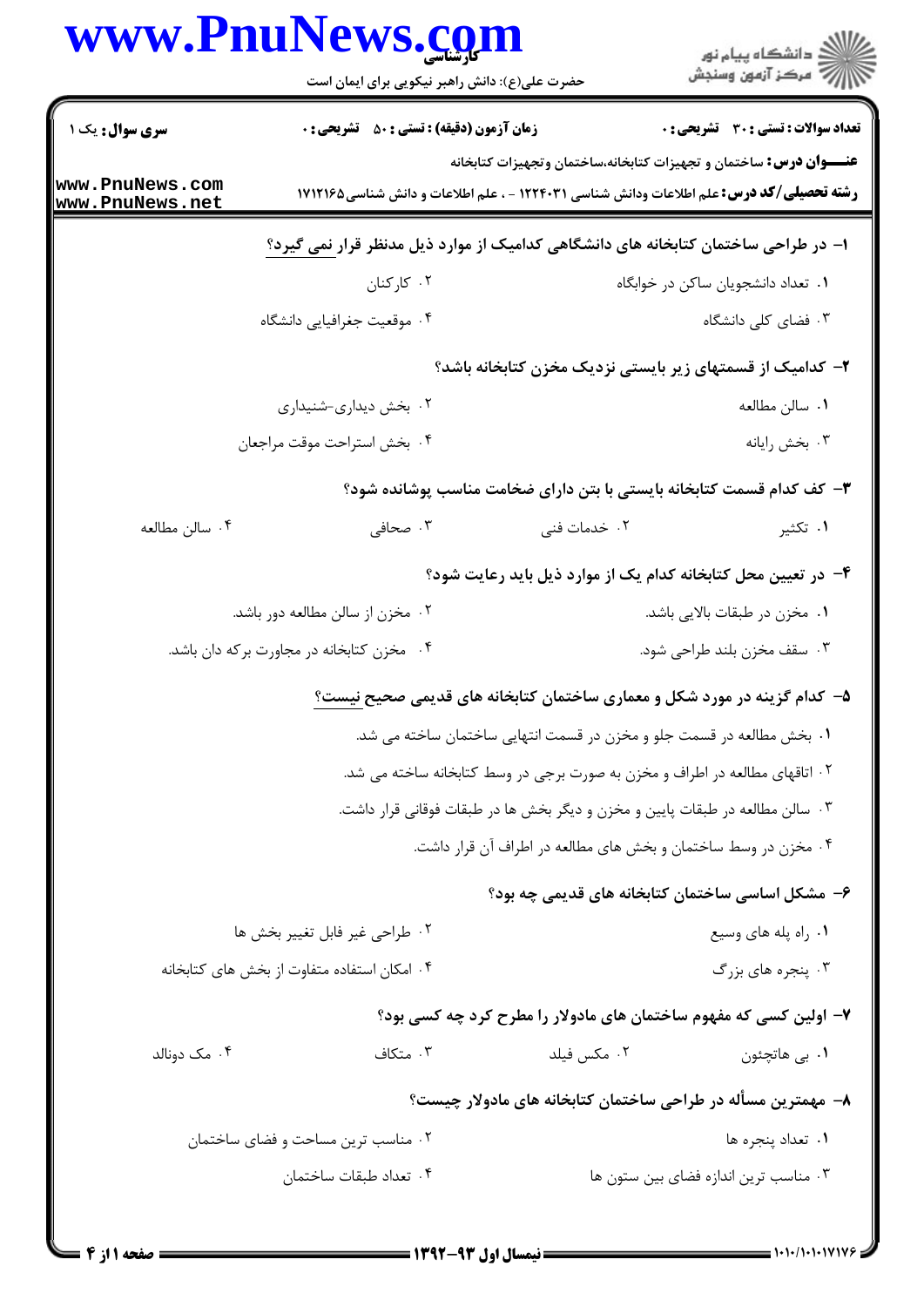|                                    | www.PnuNews.com<br>حضرت علی(ع): دانش راهبر نیکویی برای ایمان است                                     |                                                                           | ر<br>دانشڪاه پيام نور)<br>اڳ مرڪز آزمون وسنڊش |
|------------------------------------|------------------------------------------------------------------------------------------------------|---------------------------------------------------------------------------|-----------------------------------------------|
| <b>سری سوال : ۱ یک</b>             | <b>زمان آزمون (دقیقه) : تستی : 50 ٪ تشریحی : 0</b>                                                   |                                                                           | <b>تعداد سوالات : تستي : 30 ٪ تشريحي : 0</b>  |
| www.PnuNews.com<br>www.PnuNews.net | <b>رشته تحصیلی/کد درس:</b> علم اطلاعات ودانش شناسی ۱۲۲۴۰۳۱ - ، علم اطلاعات و دانش شناسی1۷۱۲۱۶۵       | <b>عنـــوان درس:</b> ساختمان و تجهیزات کتابخانه،ساختمان وتجهیزات کتابخانه |                                               |
|                                    | ۹- کدامیک از موارد زیر در مورد طراحی سالن مطالعه مناسب توسط متکاف ارائه نشده است؟                    |                                                                           |                                               |
|                                    | ٠١. سقف اين بخش محكم تر ساخته شود تا درصورت نياز بتوان طبقات بالاي آنرا بعدا" گسترش داد.             |                                                                           |                                               |
|                                    |                                                                                                      | ۰۲ بخش مطالعه بهتر است در طبقه پایین ساختمان ساخته شود.                   |                                               |
|                                    | ۰۳ ستونهای یک طرف از بخش مطالعه نزدیک بهم طراحی شود تا بتوان طرف دیگر را با ستونهای کمتری طراحی کرد. |                                                                           |                                               |
|                                    |                                                                                                      | ۰۴ اندازه مادول ها طوری طراحی شود تا فضای وسیع تری در این بخش ایجاد شود.  |                                               |
|                                    |                                                                                                      | ∙ا− هدف از طراحی ساختمان کتابخانه های مادولار چیست؟                       |                                               |
| ۰۴ انعطاف پذیری                    | ۰۳ بزرگی                                                                                             | ۰۲ زیبایی                                                                 | ۰۱ ارزانی                                     |
|                                    | 1۱– در ساختمان های مادولار کدام بخش از کتابخانه معمولا فاقد دیوارهای باربر است؟                      |                                                                           |                                               |
|                                    | ۰۲ راه پله                                                                                           |                                                                           | ۰۱ سالن مطالعه                                |
|                                    | ۰۴ سرویس های بهداشتی                                                                                 |                                                                           | ۰۳ بخش تاسیسات                                |
|                                    |                                                                                                      | ۱۲– ساختمان کدام نوع کتابخانه باید ترجیحا" در داخل پارک ها تاسیس شود؟     |                                               |
| ۰۴ تخصصی                           | ۰۳ عمومی                                                                                             | ۰۲ ملی                                                                    | ۰۱ آموزشگاهی                                  |
|                                    | ۱۳- ساختمان کدام نوع کتابخانه از جمله آثار با ارزش و میراث فرهنگی هر کشور به شمار می آید؟            |                                                                           |                                               |
| ۰۴ مساجد                           | ۰۳ دانشگاهی                                                                                          | ۰۲ ملی                                                                    | ۱. عمومی                                      |
|                                    | ۱۴- در کدام کتابخانه زیر، بخشی از سالن مطالعه آن، برای نشستن و مطالعه فرش شده است؟                   |                                                                           |                                               |
|                                    | ٢. كتابخانه آيه ا مرعشى                                                                              |                                                                           | ٠١ كتابخانه آستان قدس                         |
|                                    | ۰۴ كتابخانه حوزه علميه قم                                                                            |                                                                           | ۰۳ کتابخانه آیه اخویی                         |
|                                    | ۱۵– امکان استفاده شبانه روزی از سالن مطالعه در کدام نوع کتابخانه ها ضرورت بیشتری دارد؟               |                                                                           |                                               |
| ۰۴ دانشگاهی                        | ۰۳ کودکان و نوجوانان                                                                                 | ۰۲ عمومی                                                                  | ۰۱ ملی                                        |
|                                    |                                                                                                      | ۱۶– فضای ایده آل برای ساختمان کتابخانه های آموزشگاهی کجاست؟               |                                               |
|                                    |                                                                                                      |                                                                           | ۰۱ در طبق اول ساختمان آموزشگاه                |
|                                    |                                                                                                      | ۰۲ نزدیکترین اتاق به محل درب ورودی آموزشگاه                               |                                               |
|                                    |                                                                                                      |                                                                           | ۰۳ دورترین اتاق به محل درب ورودی آموزشگاه     |
|                                    |                                                                                                      | ۰۴ به صورت ساختمانی مستقل با کمی فاصله از ساختمان های آموزشی              |                                               |
|                                    |                                                                                                      |                                                                           |                                               |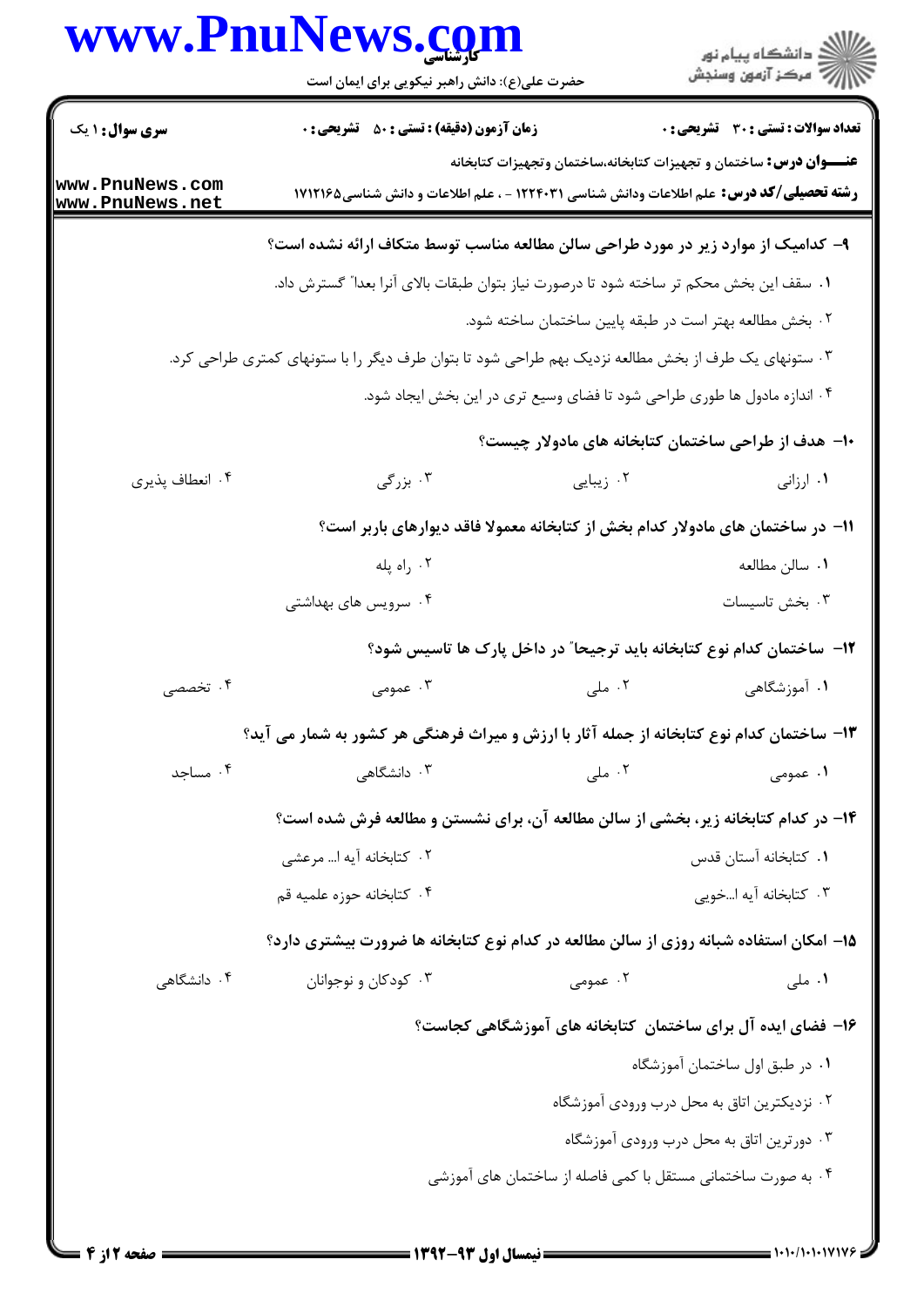|                                    | www.PnuNews.com<br>حضرت علی(ع): دانش راهبر نیکویی برای ایمان است |                                                                                                           |                                                   |  |
|------------------------------------|------------------------------------------------------------------|-----------------------------------------------------------------------------------------------------------|---------------------------------------------------|--|
| <b>سری سوال : ۱ یک</b>             | <b>زمان آزمون (دقیقه) : تستی : 50 ٪ تشریحی : 0</b>               |                                                                                                           | <b>تعداد سوالات : تستي : 30 ٪ تشريحي : 0</b>      |  |
|                                    |                                                                  | <b>عنـــوان درس:</b> ساختمان و تجهیزات کتابخانه،ساختمان وتجهیزات کتابخانه                                 |                                                   |  |
| www.PnuNews.com<br>www.PnuNews.net |                                                                  | <b>رشته تحصیلی/کد درس:</b> علم اطلاعات ودانش شناسی ۱۲۲۴۰۳۱ - ، علم اطلاعات و دانش شناسی۱۷۱۲۱۶۵            |                                                   |  |
|                                    |                                                                  | ۱۷- کدامیک از کتابخانه های مرکزی دانشگاهی در سال ۱۳۳۸ رسما شروع به کار کرد و دارای ۹ طبقه است؟            |                                                   |  |
|                                    | ۰۲ مرکزی دانشگاه تهران                                           |                                                                                                           | ٠١ مركزى دانشگاه اصفهان                           |  |
|                                    | ۰۴ مرکزی دانشگاه تبریز                                           |                                                                                                           | ۰۳ مرکزی دانشگاه شیراز                            |  |
|                                    |                                                                  | ۱۸– نوع معماری ساختمان کتابخانه مرکزی دانشگاه اصفهان کدام است؟                                            |                                                   |  |
|                                    | ۰۲ معماري ايراني                                                 |                                                                                                           | ۰۱ معماری اسلامی                                  |  |
|                                    | ۰۴ معماري غربي                                                   |                                                                                                           | ۰۳ ترکیبی از معماری اسلامی و ایرانی               |  |
|                                    |                                                                  | ۱۹- ساختمان کدام کتابخانه زیر توسط یک شرکت خارجی با همکاری مهندسین ایرانی ساخته شده و معماری نمای خارج آن |                                                   |  |
|                                    |                                                                  | بسیار زیبا و شبیه کندو زنبور عسل طراحی شده است؟                                                           |                                                   |  |
|                                    | ۰۲ کتابخانه مرکزی دانشگاه شیراز                                  |                                                                                                           | ۰۱ کتابخانه مرکزی دانشگاه پیام نور                |  |
|                                    | ۰۴ کتابخانه مرکزی دانشگاه اهواز                                  |                                                                                                           | ۰۳ کتابخانه مرکزی دانشگاه اصفهان                  |  |
|                                    |                                                                  | +۲- کدام شکل ساختمان کتابخانه در ایران بیشتر رایج است؟                                                    |                                                   |  |
| ۰۴ نیم دایره                       | ۰۳ دایره                                                         | ۰۲ مستطیل                                                                                                 | ۰۱ مربع                                           |  |
|                                    |                                                                  | <b>۲۱</b> - در ساختمان کتابخانه های دانشگاهی ایران از کدام نوع معماری کمتر استفاده شده است؟               |                                                   |  |
| ۰۴ اروپایی                         | ۰۳ غربي                                                          | ۰۲ ایرانی                                                                                                 | ۰۱ اسلامی                                         |  |
|                                    |                                                                  | <b>۲۲</b> - نور طبیعی کتابخانه را از این طریق باید تامین کرد؟                                             |                                                   |  |
| ۰۴ استفاده از لامپ                 | ۰۳ پنجره ها و سقف                                                | ۰۲ سقف                                                                                                    | ۰۱ ينجره ها                                       |  |
|                                    |                                                                  | ۲۳– کدامیک از موارد زیر برای خاموش کردن آتش در کتابخانه ها بسیار مضر است؟                                 |                                                   |  |
| ۰۴ کپسول آتش نشانی                 | ۰۳ منوکسید کربن                                                  | ۰۲ دی اکسید کربن                                                                                          | ۰۱ آب                                             |  |
|                                    |                                                                  |                                                                                                           | ۲۴- کدام بخش از کتابخانه به نور بیشتری نیاز دارد؟ |  |
| ۰۴ سالن مطالعه                     | ۰۳ راه پله                                                       | ۰۲ بخش فهرست نویسی                                                                                        | ۰۱ بخش امانت                                      |  |
|                                    |                                                                  | ۲۵- کدام عامل در از بین بردن نسخه های خطی کتابخانه نقش بیشتری دارد؟                                       |                                                   |  |
|                                    | ۰۲ خشک و مرطوب شدن متناوب هوای کتابخانه                          |                                                                                                           | ۰۱ گرد و خاک زیاد                                 |  |
|                                    | ۰۴ سرما                                                          |                                                                                                           | ۰۳ نور زیاد                                       |  |